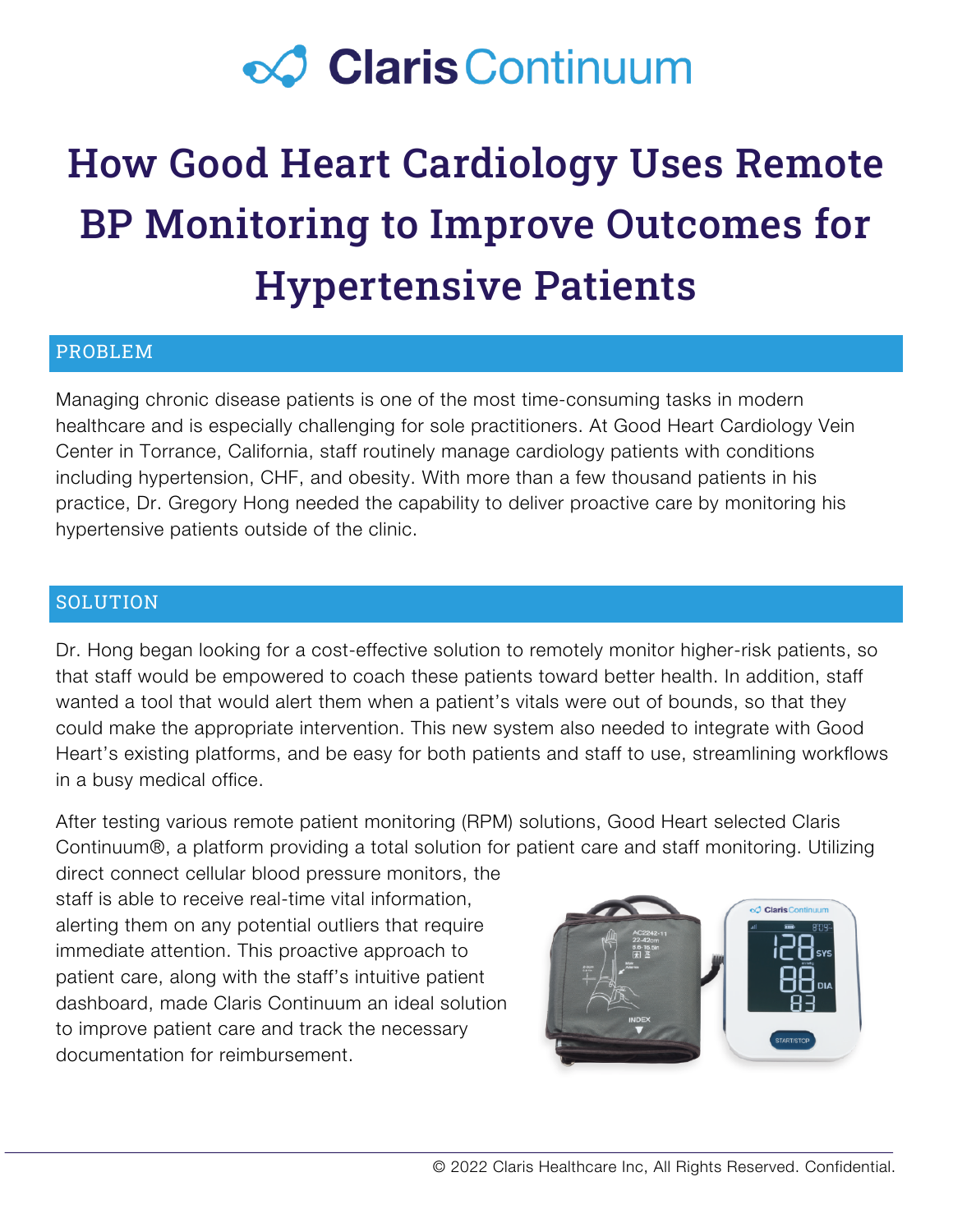## Key features include

- Cellular 4G connected Blood Pressure Monitor (other available devices include weight scale, pulse oximeter, thermometer, blood glucose monitor)
- Patient SMS text message reminders to improve compliance
- Optional patient engagement app for tablets or smartphones
- Care Management Web Console providing the necessary clinical documentation, care coordination and financial reporting
- Staff alerts and notifications to risk-stratify patients
- Smart reporting including the automated conversion of clinical documentation into billable events
- Built-in ordering, inventory, and shipping management
- Insights showing population-level analytics including potential and realized reimbursement revenue in real time.

## IMPLEMENTATION

Good Heart determined which of their patients were a good fit for the program based on chronic condition and willingness to participate. Claris trained clinic staff over two online training sessions, each lasting about an hour. Staff then provided the cellular 4G blood pressure monitors to patients in the clinic, along with a few simple instructions on how to take their blood pressure at home.

After launching the remote blood pressure monitoring program in February, 2021, Good Heart enrolled approximately five to 10 new patients each week, eventually growing the program from zero to 156 patients over seven months.

As patients began using their BP monitors at home, the Claris team helped the staff at Good Heart oversee their documentation process, and made suggestions to fine-tune workflows based on their organization's needs and practices.

Because of the platform's ease of use and advanced workflow, the program offers great scalability to Dr. Hong to grow his practice.

## PATIENT OUTCOMES

Since launching the Claris remote BP monitoring program, Good Heart has seen measurable improvement in patient engagement and overall health.

Participating patients have reported greater confidence and independence, because they know that their doctor is making sure that their vitals are normal, and because they can speak with clinic staff on regular RPM check-in calls.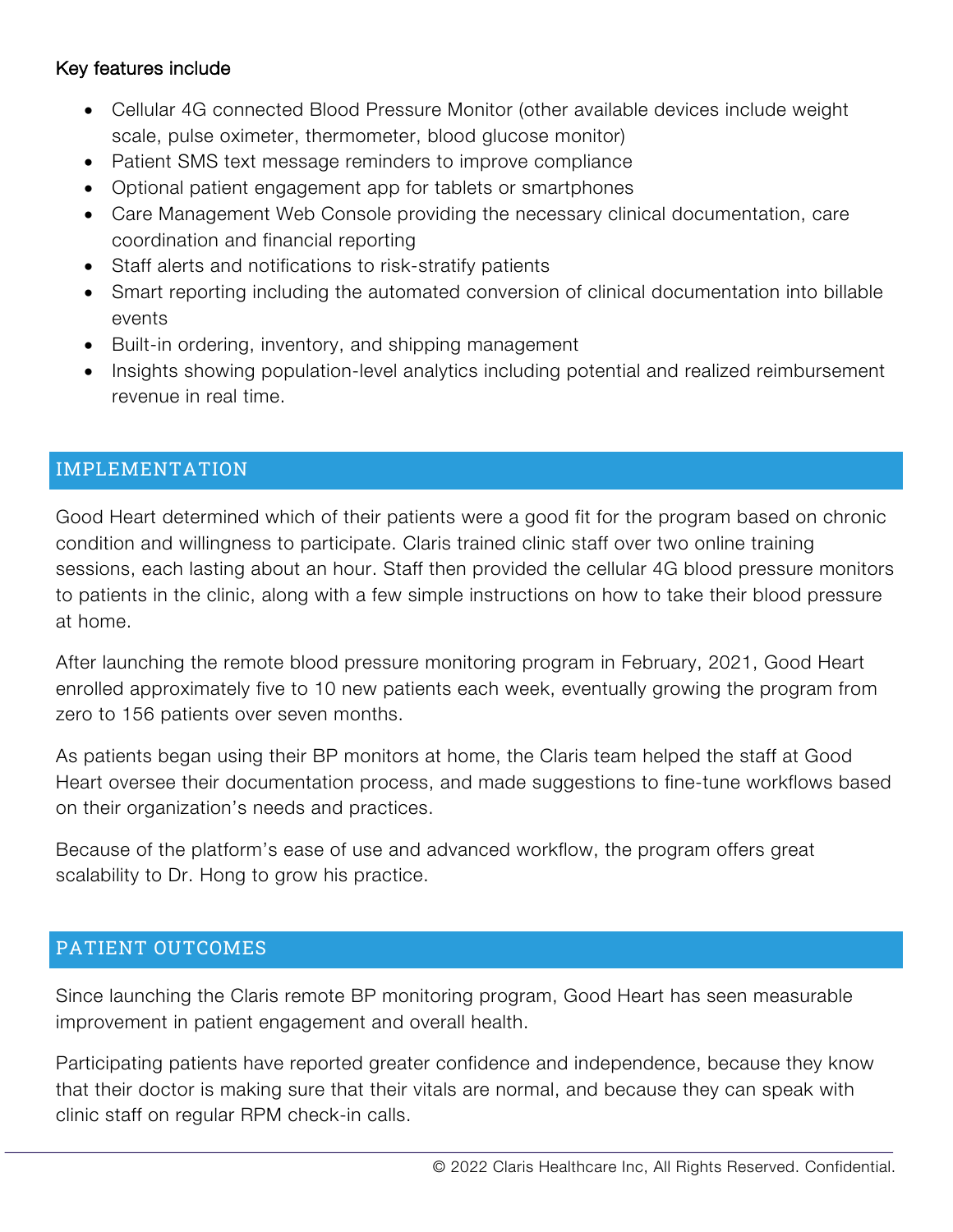Good Heart staff have reported that the Claris RPM system has improved their time management, because it allows them to prioritize patients who require attention, and helps them focus on higher risk patients where interventions can have the greatest impact. Some of the positive patient outcomes Good Heart has seen since implementing the program include:

- Number of Patients: 156
- Vitals taken: 61,254
- Alerts for outliers: 6110
- Medication Changes: 49
- Emergency Room Avoidance: 10
- Estimated Healthcare Cost Avoidance: \$100,000+
- Care Plan Modifications: 100+
- Overall Patient Satisfaction: 9/10

## FINANCIAL OUTCOMES

Positive financial outcomes resulting from implementing the remote patient monitoring program include high rates of patient compliance, ease of workflow, and ease of billing. Good Heart staff report that the Claris system makes it quick and easy to convert clinical documentation into billable events, with the system automatically documenting each time a patient records their vitals, so that staff need only pull monthly activity reports for billing.

Using Claris Insight, staff at Good Heart are able to easily visualize the breakdown of their potential, expected, and lost revenue in real time to maximize their profitability:

- Total potential device readings revenue (CPT 99454) of \$9858.00 per month
- Total potential monitoring revenue (CPT 99457 and 99458) of \$14,946 per month

Additional statistics seen by Good Heart since implementing the program include:

- Vitals taken: 61,254
- Patient Compliance: 88%
- Monitoring Time: 42,923 mins

In addition to streamlining care and outcomes for current patients, Good Heart will be leveraging the scalability of the Claris Continuum platform to expand remote BP monitoring to more of their hypertensive patients.